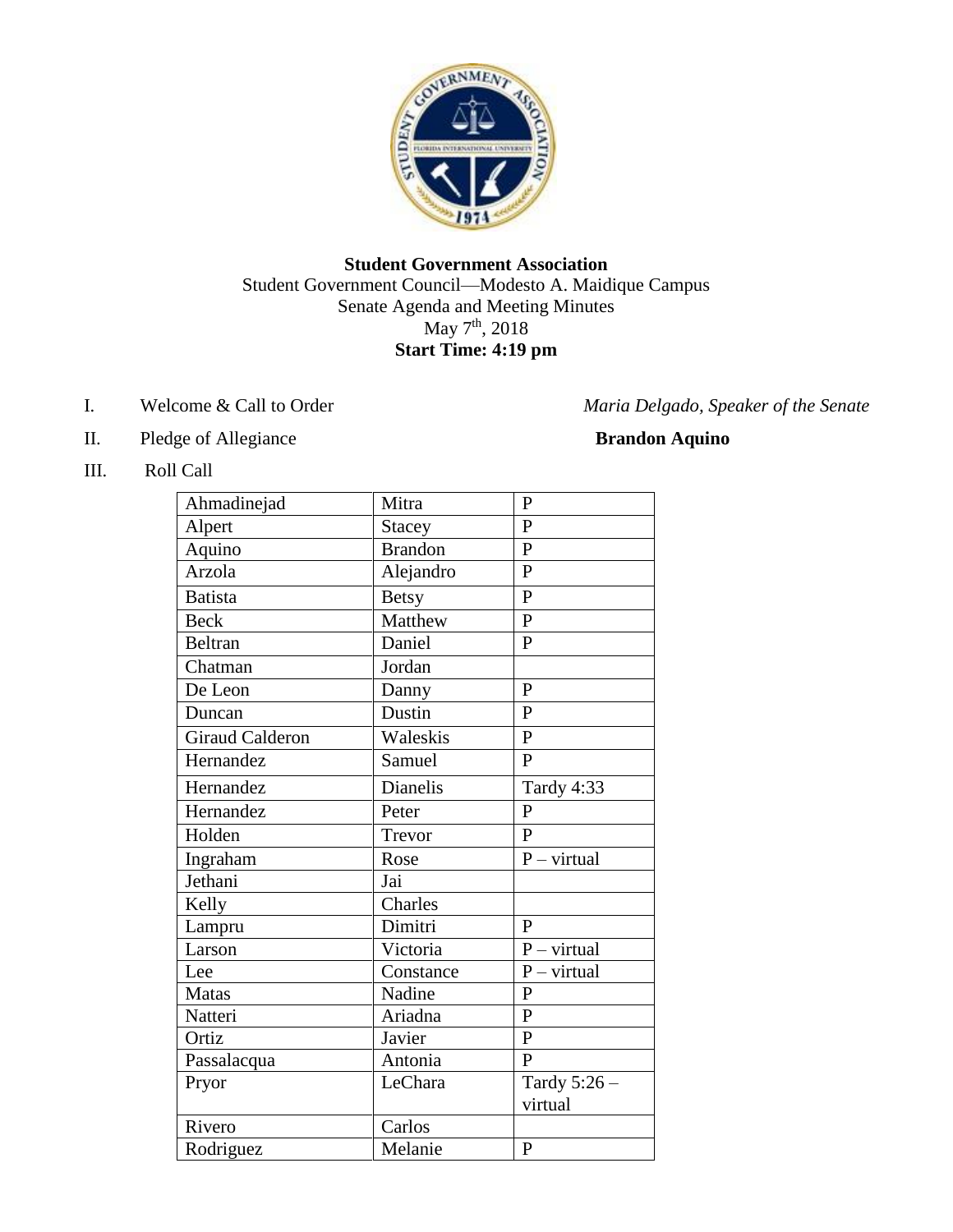| Sanchez       | Rebecca                 |            |
|---------------|-------------------------|------------|
| <b>Santos</b> | Samuel<br>P             |            |
| Simpson       | Tidjan<br>$P - virtual$ |            |
| Spencer       | Jessica                 | P          |
| <b>Suarez</b> | Luis                    | P          |
| Vera          | Bertha                  |            |
| Vulcain       | Dylan                   | Tardy 5:08 |
| Zahedi        | Leila                   | P          |
| 29/36         |                         |            |

- IV. Speaker of the Senate Elections
	- A. Senator Santos moves to nominate Senator Brandon Aquino. Senator Aquino accepts.
	- B. Senator Natteri moves to nominate Senator Antonia Passalacqua. Senator Passalacqua accepts.
	- C. Senator Aquino moves to close nominations. Senator Hernandez seconds. Motion passes.
	- D. Senator Brandon Aquino Presentation
	- E. Senator Antonia Passalacqua Presentation
		- 1.

| Ahmadinejad            | Mitra          | Antonia        |
|------------------------|----------------|----------------|
| Alpert                 | <b>Stacey</b>  | Antonia        |
| Aquino                 | <b>Brandon</b> |                |
| Arzola                 | Alejandro      | Antonia        |
| <b>Batista</b>         | <b>Betsy</b>   | Antonia        |
| <b>Beck</b>            | Matthew        | Antonia        |
| <b>Beltran</b>         | Daniel         | <b>Brandon</b> |
| Chatman                | Jordan         |                |
| De Leon                | Danny          | Antonia        |
| Duncan                 | Dustin         | <b>Brandon</b> |
| <b>Giraud Calderon</b> | Waleskis       | Antonia        |
| Hernandez              | Samuel         | Antonia        |
| Hernandez              | Dianelis       |                |
| Hernandez              | Peter          | Antonia        |
| Holden                 | Trevor         | <b>Brandon</b> |
| Ingraham               | Rose           | <b>Brandon</b> |
| Jethani                | Jai            |                |
| Kelly                  | Charles        |                |
| Lampru                 | Dimitri        | Antonia        |
| Larson                 | Victoria       | Antonia        |
| Lee                    | Constance      | Antonia        |
| <b>Matas</b>           | Nadine         | <b>Brandon</b> |
| Natteri                | Ariadna        | Antonia        |
| Ortiz                  | Javier         | Antonia        |
| Passalacqua            | Antonia        |                |
| Pryor                  | LeChara        |                |
| Rivero                 | Carlos         |                |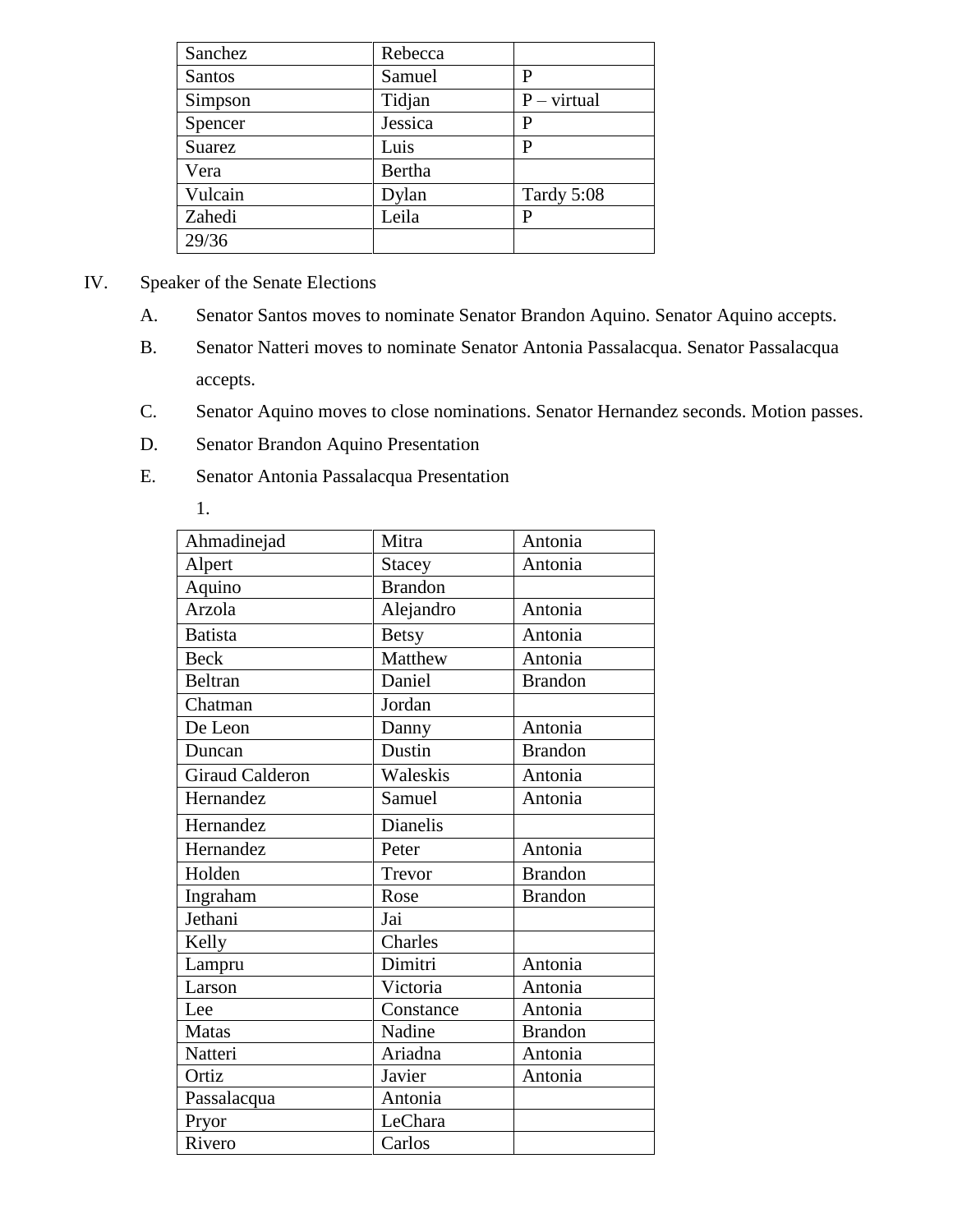| Rodriguez     | Melanie<br>Antonia       |                |
|---------------|--------------------------|----------------|
| Sanchez       | Rebecca                  |                |
| <b>Santos</b> | Samuel                   | <b>Brandon</b> |
| Simpson       | Tidjan<br><b>Brandon</b> |                |
| Spencer       | Jessica                  | Antonia        |
| <b>Suarez</b> | Luis                     | Antonia        |
| Vera          | Bertha                   |                |
| Vulcain       | Dylan                    |                |
| Zahedi        | Leila                    | Antonia        |
|               |                          | Antonia: 18    |
|               |                          | Brandon: 7     |

- 2. Confirmed: Antonia Passalacqua 18-7-0
- V. Speaker of Pro Tempore Elections
	- A. Senator Peter Hernandez moves to open the floor for nominations. Senator Santos seconds. Motion passes.
	- B. Senator Santos motions to nominate Senator Aquino. Senator Aquino accepts.
	- C. Senator DeLeon motions to nominate Senator Ortiz. Senator Ortiz seconds. Motion passes.
	- D. Senator Santos motions to close floor for nominations. Senator Peter Hernandez seconds. Motion passes.
	- E. Senator Brandon Aquino Presentation
		- 1. Senator Santos moves to end question and answer period. Senator Peter Hernandez seconds. Motion passes.
	- F. Senator Javier Ortiz Presentation
		- 1. Senator Arzola motions to close question and answer period. Senator Lampru seconds. Motion passes.
		- 2. Senator Santos motion to go into a 5-minute discussion. Senator Peter Hernandez seconds. Motion passes.
		- 3. Senator Lampru motion to close 5-minute discussion period. Senator Samuel Hernandez seconds. Motion passes.
		- 4. Senator Lampru moves to go into voting procedure. Senator Samuel Hernandez seconds. Motion passes.

| Ahmadinejad    | Mitra          | <b>Brandon</b> |
|----------------|----------------|----------------|
| Alpert         | <b>Stacey</b>  | <b>Brandon</b> |
| Aquino         | <b>Brandon</b> |                |
| Arzola         | Alejandro      | Javier         |
| <b>Batista</b> | <b>Betsy</b>   | Javier         |
| Beck           | Matthew        | Javier         |
| Beltran        | Daniel         | <b>Brandon</b> |

5.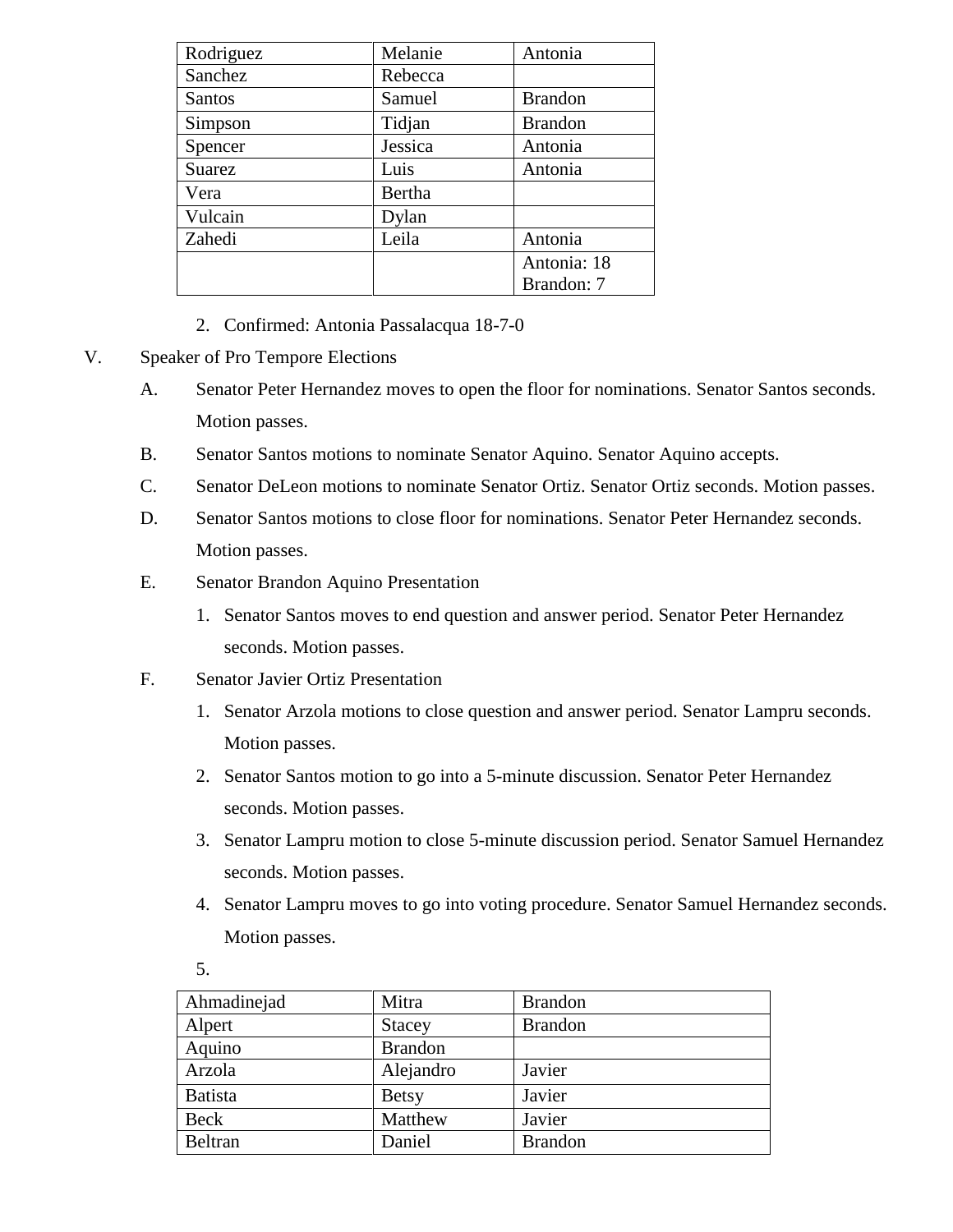| Chatman                | Jordan          |                                 |
|------------------------|-----------------|---------------------------------|
| De Leon                | Danny           | Javier                          |
| Duncan                 | Dustin          | <b>Brandon</b>                  |
| <b>Giraud Calderon</b> | Waleskis        | Javier                          |
| Hernandez              | Samuel          | Javier                          |
| Hernandez              | <b>Dianelis</b> | <b>Brandon</b>                  |
| Hernandez              | Peter           | <b>Brandon</b>                  |
| Holden                 | Trevor          |                                 |
| Ingraham               | Rose            | <b>Brandon</b>                  |
| Jethani                | Jai             |                                 |
| Kelly                  | Charles         |                                 |
| Lampru                 | Dimitri         | Javier                          |
| Larson                 | Victoria        | <b>Brandon</b>                  |
| Lee                    | Constance       | <b>Brandon</b>                  |
| <b>Matas</b>           | Nadine          | <b>Brandon</b>                  |
| Natteri                | Ariadna         | <b>Brandon</b>                  |
| Ortiz                  | Javier          |                                 |
| Passalacqua            | Antonia         | Abstain, I know them personally |
| Pryor                  | LeChara         |                                 |
| Rivero                 | Carlos          |                                 |
| Rodriguez              | Melanie         | <b>Brandon</b>                  |
| Sanchez                | Rebecca         |                                 |
| Santos                 | Samuel          | <b>Brandon</b>                  |
| Simpson                | Tidjan          | Javier                          |
| Spencer                | Jessica         | <b>Brandon</b>                  |
| <b>Suarez</b>          | Luis            | Javier                          |
| Vera                   | <b>Bertha</b>   |                                 |
| Vulcain                | Dylan           |                                 |
| Zahedi                 | Leila           | <b>Brandon</b>                  |
|                        |                 | Brandon: 15                     |
|                        |                 | Javier: 9                       |
|                        |                 | Abstain: 1                      |

- 6. Confirmed: Brandon Aquino 15-9-1
- VI. Finance Committee Chair Election
	- A. Senator Peter Hernandez moves to open the floor for nominations. Senator Aquino seconds. Motion passes.
		- 1. Senator Aquino nominates Senator Ingraham. Senator Ingraham accepts.
		- 2. Senator Samuel Hernandez moves to close the floor for nominations. Senator Peter Hernandez seconds. Motion passes.
	- B. Senator Ingraham Presentation
		- 1. Senator Peter Hernandez moves to close question and answer period. Senator Samuel Hernandez seconds. Motion passes.
	- C. Speaker Passalacqua re-opens the floor for nominations.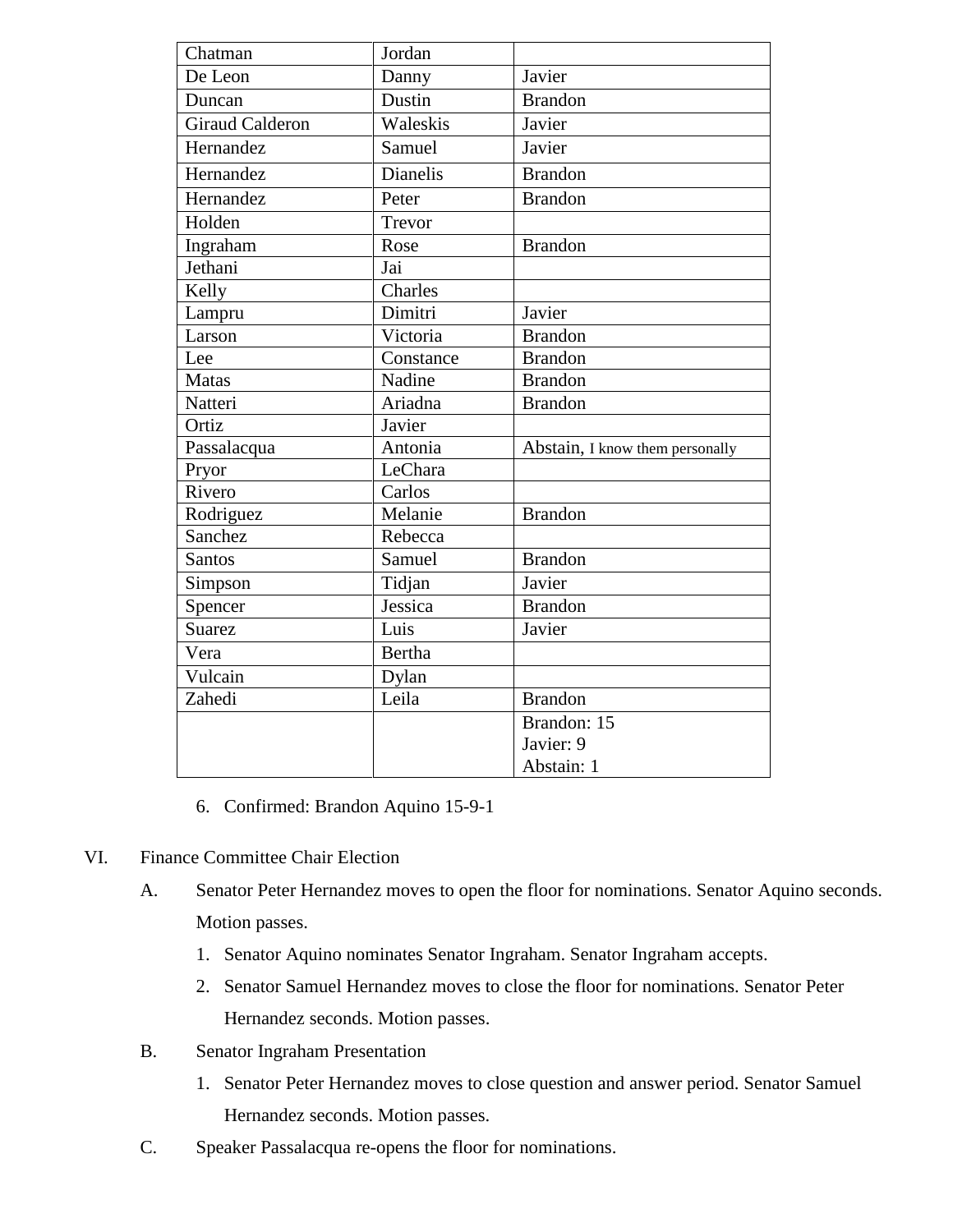- 1. Senator Peter Hernandez nominates Senator Spencer. Senator Spencer accepts.
- 2. Senator Ahmadinejad nominates Senator Ortiz. Senator Ortiz accepts.
- D. Senator Ortiz Presentation
	- 1. Senator Aquino moves to close discussion period. Senator Samuel Hernandez seconds. Motion passes.
- E. Senator Spencer Presentation
	- 1. Senator Peter Hernandez moves to close question and answer period. Senator Samuel Hernandez seconds. Motion passes.
	- 2. Senator Peter Hernandez moves to go into a 2-minute discussion period. Senator Natteri seconds. Motion passes.
	- 3. Senator moves to close discussion period. Senator Samuel Hernandez seconds.
	- 4. Senator Lampru moves to go into voting procedure. Senator Samuel Hernandez seconds. Motion passes.

| Ahmadinejad     | Mitra          | Javier |
|-----------------|----------------|--------|
| Alpert          | <b>Stacey</b>  | Javier |
| Aquino          | <b>Brandon</b> | Rose   |
| Arzola          | Alejandro      | Javier |
| <b>Batista</b>  | <b>Betsy</b>   | Javier |
| <b>Beck</b>     | Matthew        | Javier |
| <b>Beltran</b>  | Daniel         | Rose   |
| Chatman         | Jordan         |        |
| De Leon         | Danny          | Javier |
| Duncan          | Dustin         | Javier |
| Giraud Calderon | Waleskis       | Javier |
| Hernandez       | Samuel         | Javier |
| Hernandez       | Dianelis       | Javier |
| Hernandez       | Peter          | Javier |
| Holden          | Trevor         |        |
| Ingraham        | Rose           | Rose   |
| Jethani         | Jai            |        |
| Kelly           | Charles        |        |
| Lampru          | Dimitri        | Javier |
| Larson          | Victoria       | Rose   |
| Lee             | Constance      | Javier |
| <b>Matas</b>    | Nadine         | Javier |
| Natteri         | Ariadna        | Javier |
| Ortiz           | Javier         | Javier |
| Passalacqua     | Antonia        | Javier |
| Pryor           | LeChara        |        |
| Rivero          | Carlos         |        |
| Rodriguez       | Melanie        | Javier |
| Sanchez         | Rebecca        |        |
| <b>Santos</b>   | Samuel         | Rose   |
|                 |                |        |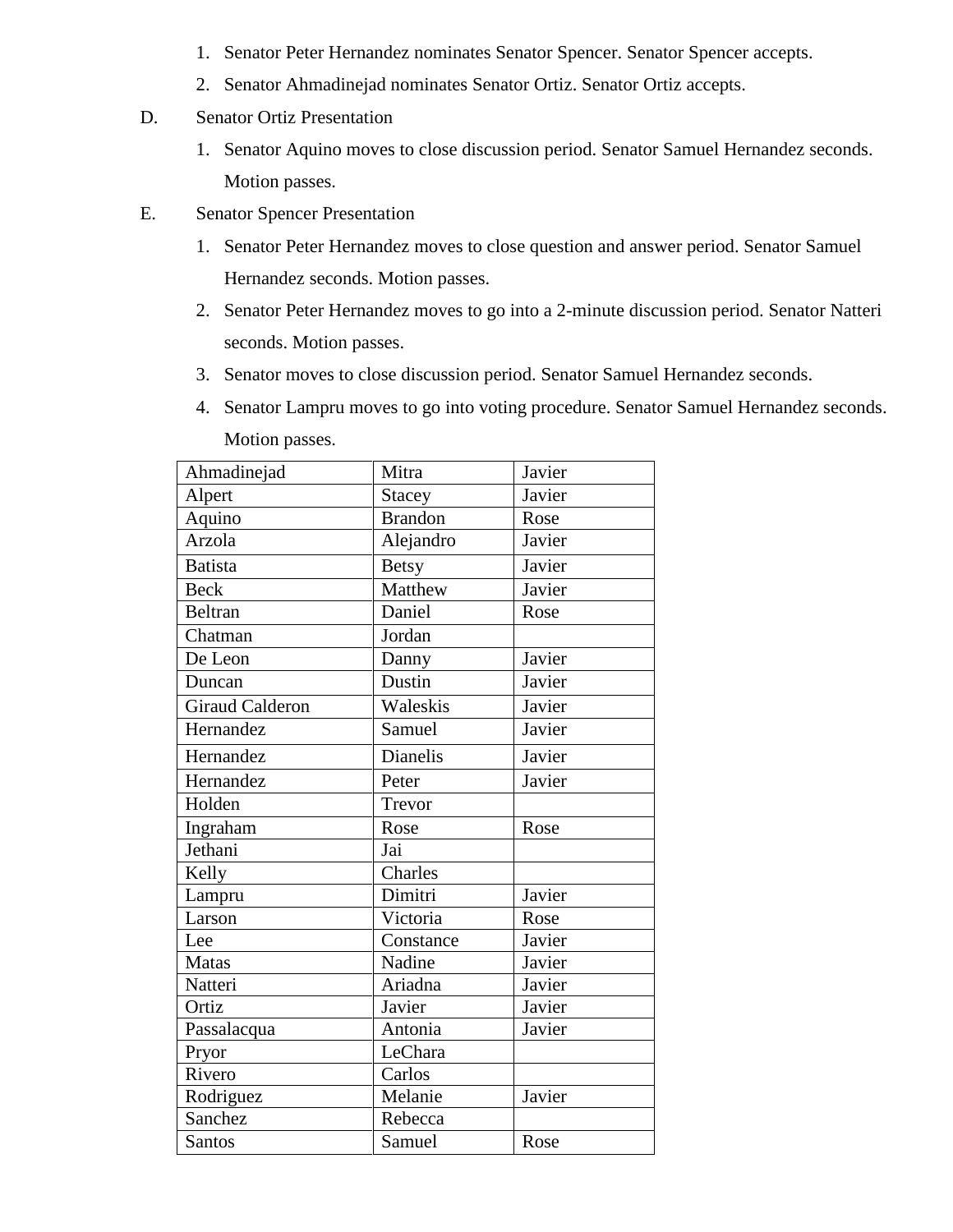| Simpson | Tidjan  | Javier     |
|---------|---------|------------|
| Spencer | Jessica | Jessica    |
| Suarez  | Luis    | Javier     |
| Vera    | Bertha  |            |
| Vulcain | Dylan   |            |
| Zahedi  | Leila   | Javier     |
|         |         | Javier: 21 |
|         |         | Rose: 5    |
|         |         | Jessica: 1 |

- 5. Confirmed: Javier Ortiz 21-(6)-0
- VII. Rules and Legislature Committee Election
	- A. Senator Samuel opens the floor for nominations. Senator Lampru seconds.
		- 1. Senator Santos moves to nominate Senator Larson. Senator Larson declines.
		- 2. Senator Beck moves to nominate Senator Peter Hernandez. Senator Peter Hernandez accepts.
		- 3. Senator Rodriguez moves to close floor for nomination. Senator Natteri seconds. Motion passes.
	- B. Senator Peter Hernandez Presentation
		- 1. Senator Spencer motion to close question and answer period. Senator Lampru seconds Motion passes.
		- 2. Senator Lampru moves to go into voting procedure. Senator Duncan seconds. Motion passes

| Ahmadinejad            | Mitra<br>Y     |             |
|------------------------|----------------|-------------|
| Alpert                 | Y<br>Stacey    |             |
| Aquino                 | <b>Brandon</b> | Y           |
| Arzola                 | Alejandro      | $\mathbf N$ |
| <b>Batista</b>         | <b>Betsy</b>   | Y           |
| <b>Beck</b>            | Matthew        | Y           |
| <b>Beltran</b>         | Daniel         | Y           |
| Chatman                | Jordan         |             |
| De Leon                | Danny          | Y           |
| Duncan                 | Dustin         | $\mathbf Y$ |
| <b>Giraud Calderon</b> | Waleskis       | Y           |
| Hernandez              | Samuel         | Y           |
| Hernandez              | Dianelis       | Y           |
| Hernandez              | Peter          |             |
| Holden                 | Trevor         |             |
| Ingraham               | Rose           | Y           |
| Jethani                | Jai            |             |
| Kelly                  | Charles        |             |
| Lampru                 | Dimitri        | Y           |
| Larson                 | Victoria       | Y           |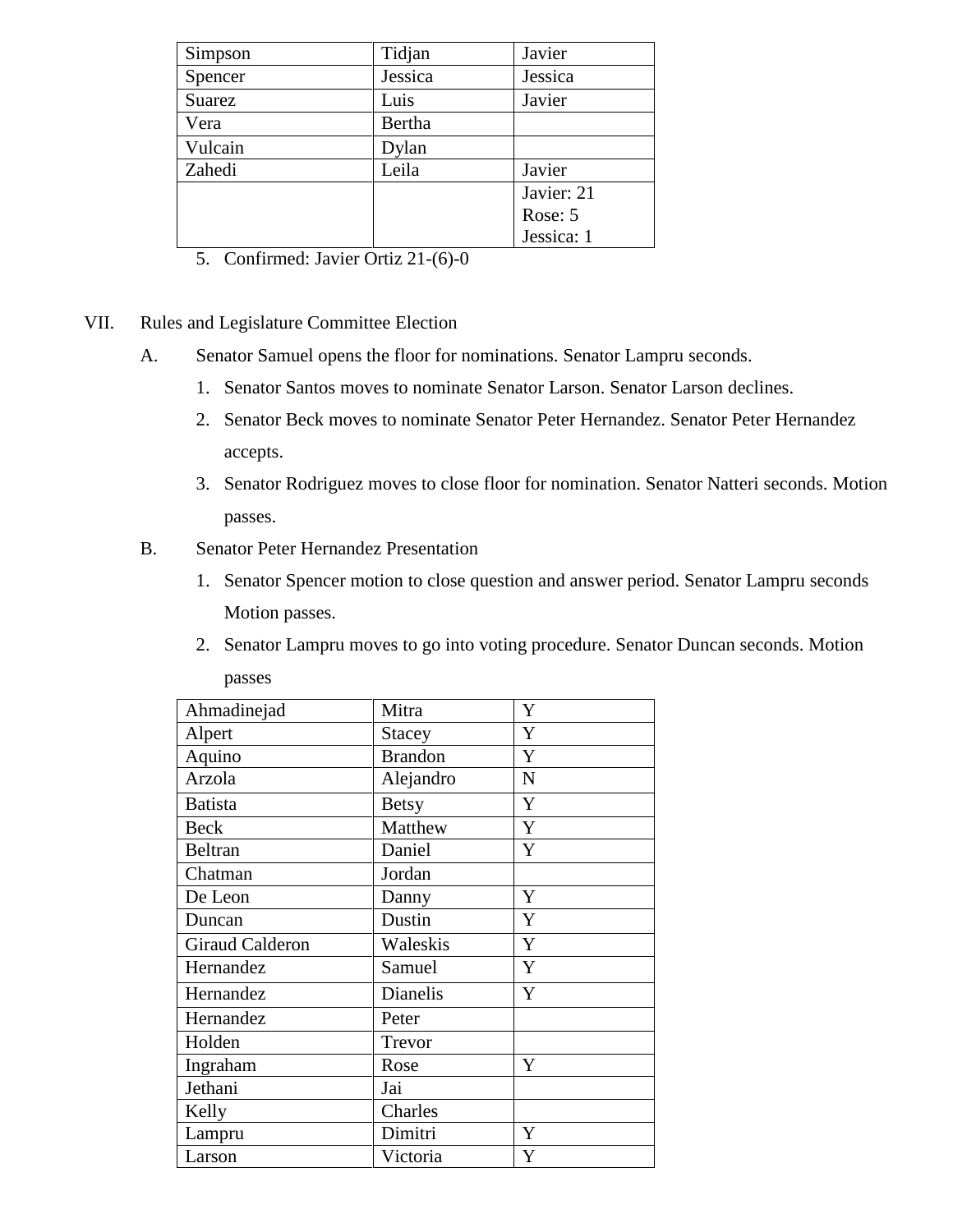| Lee           | Y<br>Constance |             |
|---------------|----------------|-------------|
| <b>Matas</b>  | Y<br>Nadine    |             |
| Natteri       | Ariadna        | Y           |
| Ortiz         | Javier         | $\mathbf N$ |
| Passalacqua   | Antonia        | Y           |
| Pryor         | LeChara        |             |
| Rivero        | Carlos         |             |
| Rodriguez     | Y<br>Melanie   |             |
| Sanchez       | Rebecca        |             |
| <b>Santos</b> | Samuel         | Y           |
| Simpson       | Tidjan         | Y           |
| Spencer       | Jessica        | Y           |
| <b>Suarez</b> | Luis           | Y           |
| Vera          | Bertha         |             |
| Vulcain       | Y<br>Dylan     |             |
| Zahedi        | Leila          | Y           |
| $25 - 2 - 0$  |                |             |
|               |                |             |

3. Confirmed: 25-2-0

- VIII. Operational Review Committee Election
	- A. Senator Peter Hernandez moves to open the floor for nominations. Senator Lampru seconds. Motion passes.
		- 1. Senator Peter Hernandez moves to nominate Senator Samuel Hernandez. Senator Samuel Hernandez declines.
		- 2. Senator Ortiz moves to nominate Senator DeLeon. Senator DeLeon accepts.
		- 3. Senator Suarez moves to nominate Senator Natteri. Senator Natteri accepts.
		- 4. Senator Lampru moves to nominate Senator Santos. Senator Santos declines.
	- B. Senator DeLeon Presentation
		- 1. Senator Samuel Hernandez moves to end question and answer period. Senator Lampru seconds. Motion passes.
	- C. Senator Natteri Presentation
		- 1. Senator Arzola moves to close question and answer period. Senator
		- 2. Senator Arazola moves to go into voting procedure. Senator Gerard seconds. Motion passes.

| Ahmadinejad    | Mitra          | Ariadna |
|----------------|----------------|---------|
| Alpert         | Stacey         | Ariadna |
| Aquino         | <b>Brandon</b> | Danny   |
| Arzola         | Alejandro      | Ariadna |
| <b>Batista</b> | <b>Betsy</b>   | Danny   |
| Beck           | Matthew        | Ariadna |
| Beltran        | Daniel         | Ariadna |
| Chatman        | Jordan         |         |
| De Leon        | Danny          |         |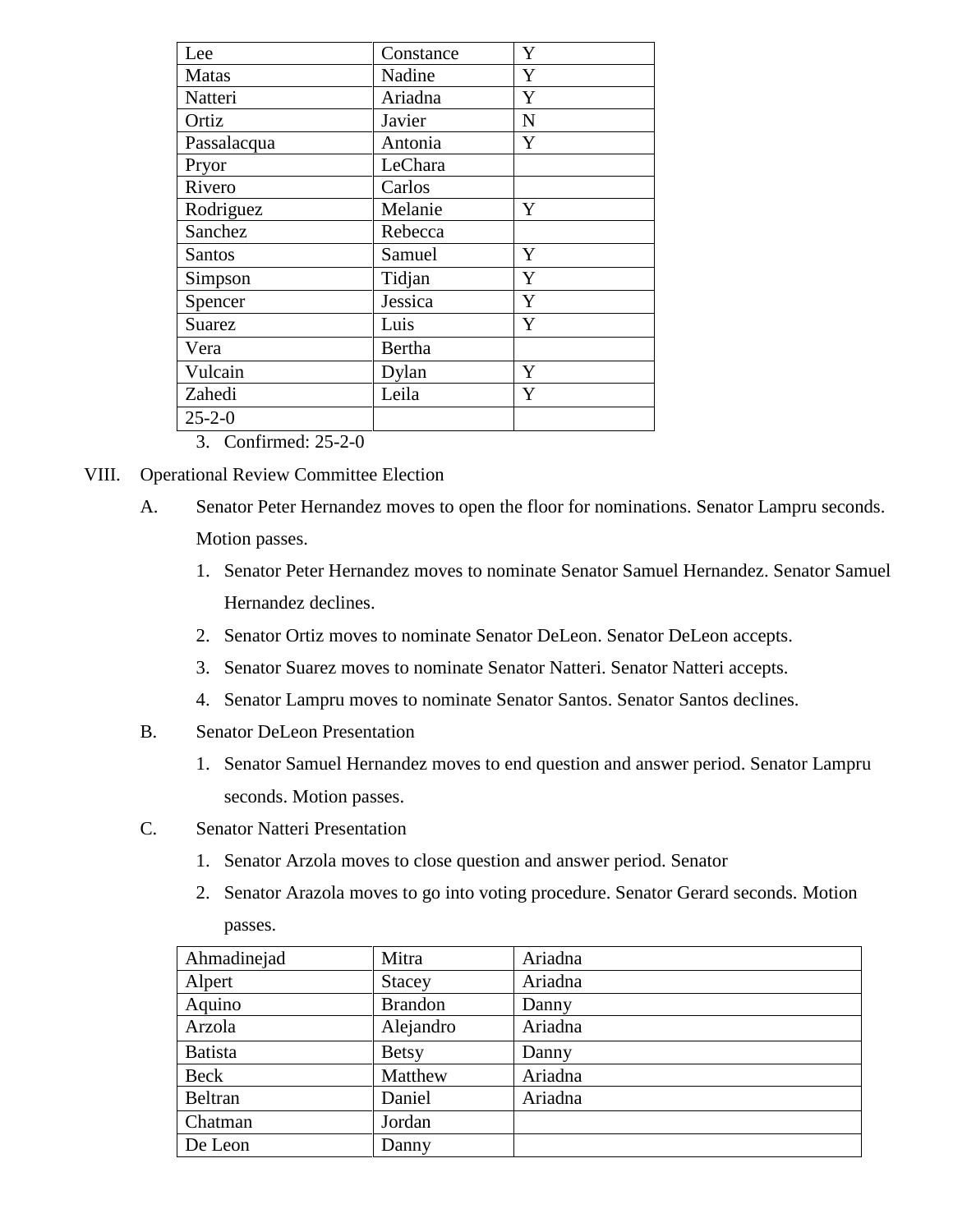| Duncan          | Dustin               | Ariadna                                |
|-----------------|----------------------|----------------------------------------|
| Giraud Calderon | Waleskis             | Ariadna                                |
| Hernandez       | Samuel               | Danny                                  |
| Hernandez       | <b>Dianelis</b>      | Ariadna                                |
| Hernandez       | Peter                | Danny                                  |
| Holden          | $\overline{T}$ revor |                                        |
| Ingraham        | Rose                 | Danny                                  |
| Jethani         | Jai                  |                                        |
| Kelly           | Charles              |                                        |
| Lampru          | Dimitri              | Danny                                  |
| Larson          | Victoria             | Danny                                  |
| Lee             | Constance            | Danny                                  |
| <b>Matas</b>    | Nadine               | Danny                                  |
| Natteri         | Ariadna              |                                        |
| Ortiz           | Javier               | Danny                                  |
| Passalacqua     | Antonia              | Abstain, Ariadna is my sorority sister |
| Pryor           | LeChara              |                                        |
| Rivero          | Carlos               |                                        |
| Rodriguez       | Melanie              | Danny                                  |
| Sanchez         | Rebecca              |                                        |
| <b>Santos</b>   | Samuel               | Ariadna                                |
| Simpson         | Tidjan               | Danny                                  |
| Spencer         | Jessica              | Ariadna                                |
| Suarez          | Luis                 | Ariadna                                |
| Vera            | <b>Bertha</b>        |                                        |
| Vulcain         | Dylan                | Ariadna                                |
| Zahedi          | Leila                | Ariadna                                |
|                 |                      | $13 - 12 - 1$                          |

3. Confirmed: Senator Ariadna Natteri

## IX. Reports

- A. Speaker of the Senate
	- If you have any questions, please email at sgaspeaker@fiu.edu
- B. Speaker Pro Tempore of the Senate
	- If you have any questions, please email at sgaprotemp@fiu.edu
- C. President
	- If you have any questions, please email at sgapres@fiu.edu
- D. Vice President
	- If you have any questions, please email at sgavp@fiu.edu
- E. Chief of Staff
	- If you have any more questions, please email at sgachief@fiu.edu
- F. Chief Justice
	- If you have any more questions, please email at sgajud@fiu.edu